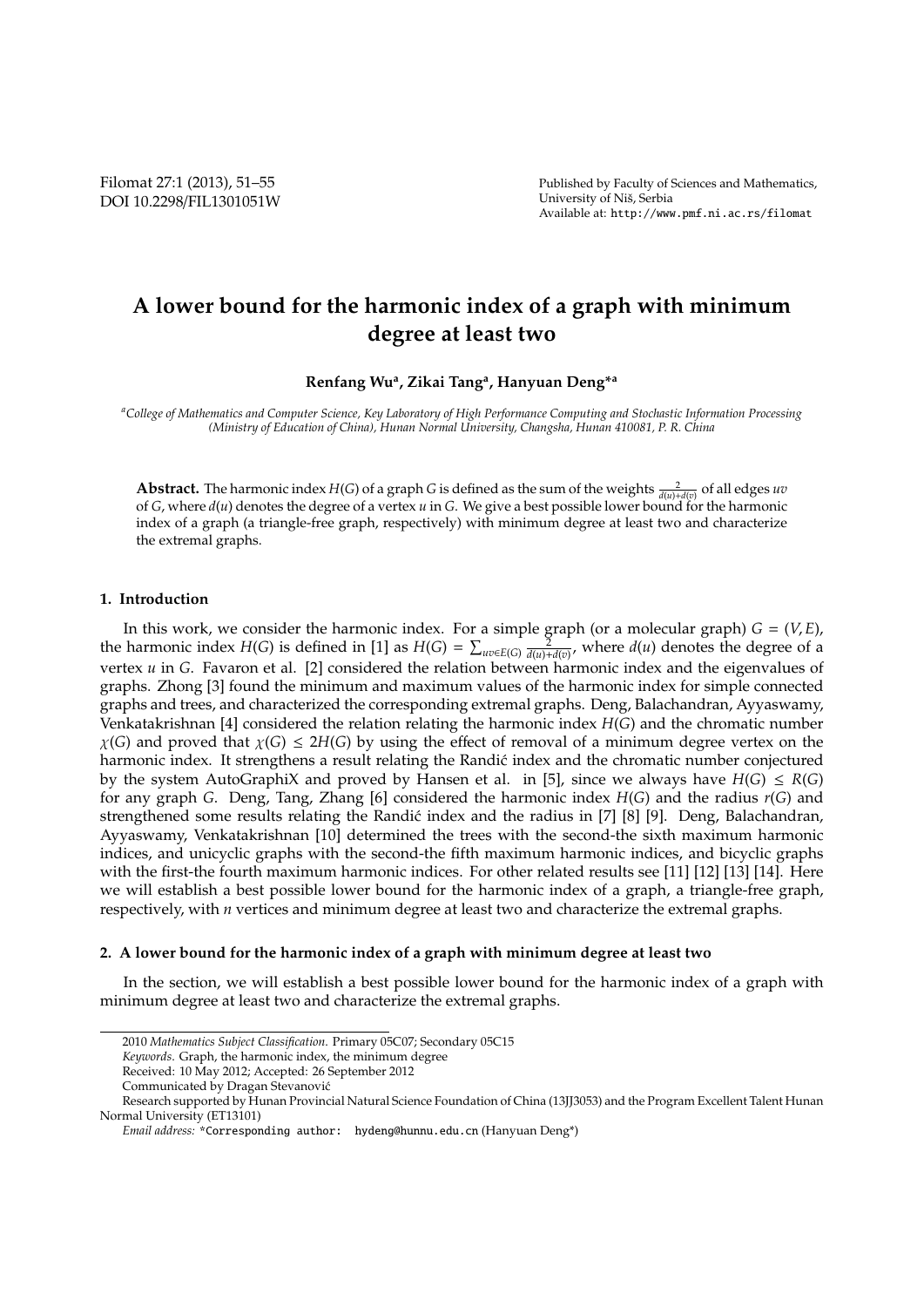For an edge  $e = uv$  of a graph *G*, its weight is defined to be  $\frac{2}{d(u)+d(v)}$ . The harmonic index of *G* is the sum of weights over all its edges.

**Lemma 2.1.** *If e is an edge with maximal weight in G, then*  $H(G - e) < H(G)$ *.* 

**Proof**. Let *e* = *uv*. Since *uv* is an edge with maximal weight in *G*, we have  $d(w) \ge d(v)$  for  $w \in N(u)$  and *d*(*w*) ≥ *d*(*u*) for *w* ∈ *N*(*v*). Note that  $\frac{1}{x} - \frac{1}{x-1}$  is increasing for *x* > 1.

$$
H(G) - H(G - e) = \frac{2}{d(u) + d(v)} + \sum_{w \in N(u) \setminus \{v\}} (\frac{2}{d(u) + d(w)} - \frac{2}{d(u) + d(w) - 1})
$$
  
+ 
$$
\sum_{w \in N(v) \setminus \{u\}} (\frac{2}{d(v) + d(w)} - \frac{2}{d(v) + d(w) - 1})
$$
  

$$
\geq \frac{2}{d(u) + d(v)} + (d(u) - 1)(\frac{2}{d(u) + d(v)} - \frac{2}{d(u) + d(v) - 1})
$$
  
= 
$$
\frac{2}{d(u) + d(v) - 1} - \frac{2}{d(v) + d(u) - 1}
$$

which proves the result.

Let *Ka*,*<sup>b</sup>* be the complete bipartite graph with *a* and *b* vertices in its two partite sets, respectively. For *n* ≥ 4, let  $K_{2,n-2}$  be the graph obtained from  $K_{2,n-2}$  by joining an edge between the two non-adjacent vertices of degree *n* − 2. Obviously,  $H(K_{2,n-2}^*) = h_1(n) = 4 + \frac{1}{n-1} - \frac{12}{n+1}$ . Let δ(*G*) be the minimum degree of the graph *G*.

**Theorem 2.2.** Let G be a graph with  $n \geq 3$  vertices and  $\delta(G) \geq 2$ . Then  $H(G) \geq h_1(n)$  with equality if and only if  $G = K^*_{2,n-2}$ .

**Proof.** It is easy to check that the assertion is true for  $n = 4$ . Suppose it holds for  $4 \leq k \leq n$ ; we next show that it also holds for *n*.

Let *G* be a graph with  $n > 4$  vertices. If  $\delta(G) \geq 3$ , then by Lemma 1, the deletion of an edge with maximal weight yields a graph *G* ′ of minimal degree at least two such that *H*(*G* ′ ) < *H*(*G*). So, we only need to prove the result is true for *G* with  $\delta(G) = 2$ .

**Case 1**. Every pair of adjacent vertices of degree two has a common neighbor.

Let  $u_1$  and  $u_2$  be a pair of adjacent vertices with degree two in *G* which has a common neighbor  $u_3$ . Obviously,  $2 \leq d(u_3) \leq n-1$ .

**Subcase 1.1**. If *d*(*u*<sub>3</sub>) = 2, let *G*<sub>1</sub> = *G* − {*u*<sub>1</sub>, *u*<sub>2</sub>, *u*<sub>3</sub>}, then *H*(*G*<sub>1</sub>) ≥ *h*<sub>1</sub>(*n* − 3) by the induction hypothesis, and  $H(G) = H(G_1) + \frac{3}{2} \ge h_1(n-3) + \frac{3}{2} > h_1(n)$ .

**Subcase 1.2**. If  $d(u_3) \geq 4$ , let  $G_2 = G - \{u_1, u_2\}$ , then  $H(G_2) \geq h_1(n-2)$  by the induction hypothesis. Note that  $\frac{1}{x} - \frac{1}{x-2}$  is increasing for *x* > 2.

$$
H(G) = H(G_2) + \frac{1}{2} + \frac{4}{d(u_3)+2} + \sum_{v \in N(u_3) \setminus \{u_1, u_2\}} (\frac{2}{d(u_3)+d(v)} - \frac{2}{d(u_3)+d(v)-2})
$$
  
\n
$$
\geq H(G_2) + \frac{1}{2} + \frac{4}{d(u_3)+2} + (d(u_3) - 2)(\frac{2}{d(u_3)+2} - \frac{2}{d(u_3)})
$$
  
\n
$$
= H(G_2) + \frac{1}{2} + \frac{4}{d(u_3)} - \frac{4}{d(u_3)+2}
$$
  
\n
$$
\geq h_1(n-2) + \frac{1}{2} + \frac{4}{d(u_3)} - \frac{4}{d(u_3)+2}
$$
  
\n
$$
\geq h_1(n-2) + \frac{1}{2} + \frac{4}{n-1} - \frac{4}{n+1} > h_1(n).
$$

**Subcase 1.3**. If  $d(u_3) = 3$ , let  $u_4$  be the neighbor of  $u_3$  in *G* different from  $u_1$  and  $u_2$ , where  $2 \le d(u_4) \le n-3$ . (i) Suppose that  $d(u_4) = 2$ . Denote by  $u_5$  the neighbor of  $u_4$  in *G* different from  $u_3$ , where  $2 ≤ d(u_5) ≤ n-4$ . Let  $G_3 = G - u_4 + u_3 u_5$ , then  $H(G_3) \ge h_1(n-1)$  by the induction hypothesis. Note that  $\frac{1}{x} - \frac{1}{x+1}$  is decreasing for  $x > 0$ .

$$
H(G) = H(G_3) + \frac{2}{5} + \frac{2}{d(u_3)+2} - \frac{2}{d(u_3)+3}
$$
  
\n
$$
\geq H(G_3) + \frac{2}{5} + \frac{2}{n-2} - \frac{2}{n-1}
$$
  
\n
$$
\geq h_1(n-1) + \frac{2}{5} + \frac{2}{n-2} + \frac{2}{n-1} > h_1(n).
$$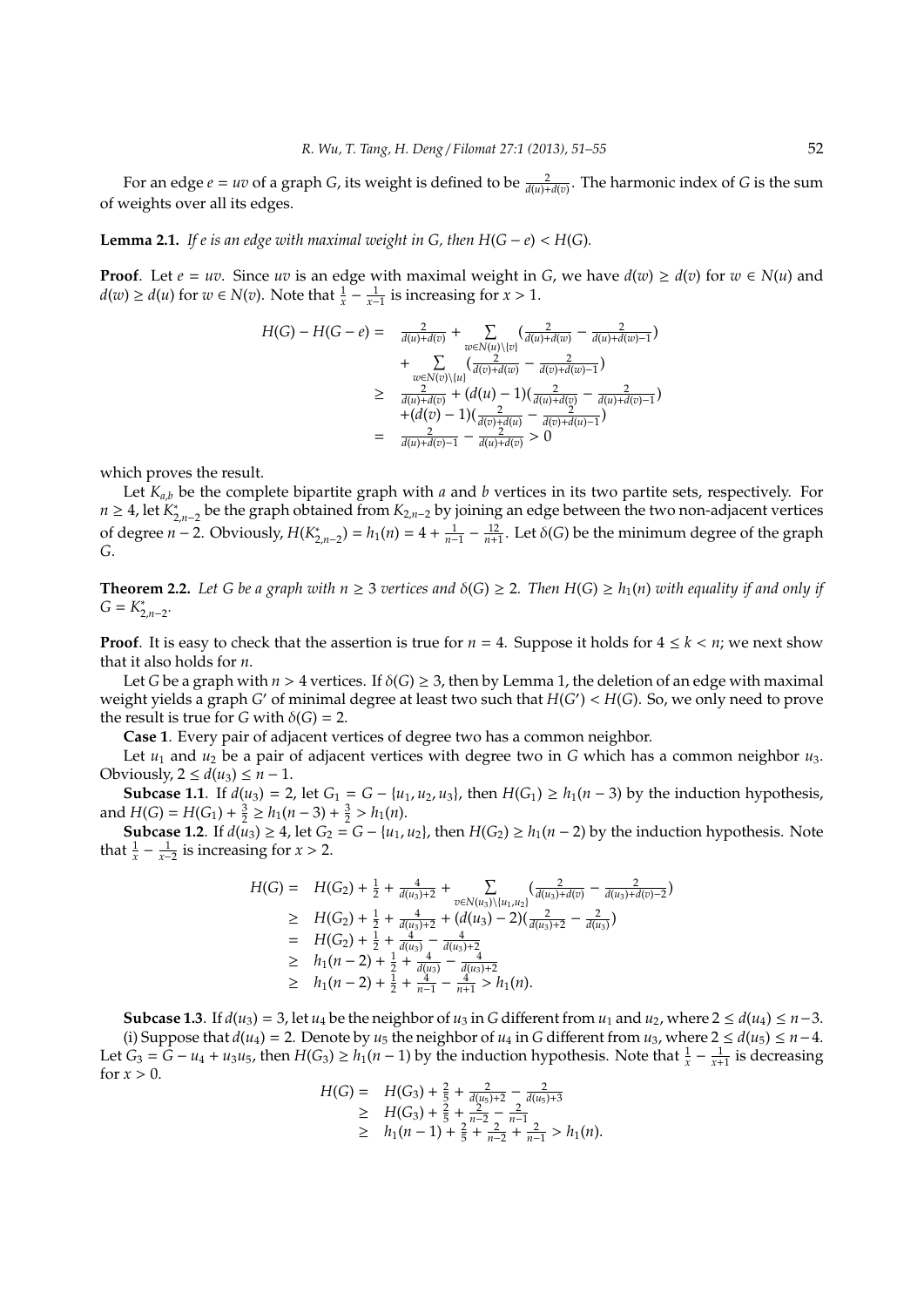(ii) Suppose that  $3 ≤ d(u_4) ≤ n - 3$ . Let  $G_4 = G - u_1 - u_2 - u_3$ , then  $H(G_4) ≥ h_1(n - 3)$  by the induction hypothesis. Note that  $\frac{2}{x+2} - \frac{6}{x+1} + \frac{4}{x}$  is decreasing for  $x > 0$ .

$$
H(G) = H(G_4) + \frac{1}{2} + \frac{4}{5} + \frac{2}{d(u_4) + 3} + \sum_{v \in N(u_4) \setminus \{u_3\}} (\frac{2}{d(u_4) + d(v)} - \frac{2}{d(u_4) + d(v) - 1})
$$
  
\n
$$
\geq H(G_4) + \frac{13}{10} + \frac{2}{d(u_4) + 3} + (d(u_4) - 1)(\frac{2}{d(u_3) + 2} - \frac{2}{d(u_4) + 1})
$$
  
\n
$$
= H(G_4) + \frac{13}{10} + \frac{2}{d(u_4) + 3} - \frac{6}{d(u_4) + 2} + \frac{4}{d(u_4) + 1}
$$
  
\n
$$
\geq H(G_4) + \frac{13}{10} + \frac{2}{n} - \frac{6}{n-1} + \frac{4}{n-2}
$$
  
\n
$$
\geq h_1(n-3) + \frac{13}{10} + \frac{2}{n} - \frac{6}{n-1} + \frac{4}{n-2} > h_1(n).
$$

**Case 2**. There is a pair of adjacent vertices of degree two without common neighbor.

Let *u*<sup>1</sup> and *u*<sup>2</sup> be a pair of adjacent vertices with degree two in *G* which has no common neighbor. Denote by *u*<sub>3</sub> the neighbor of  $u_1$  in *G* different from  $u_2$ . Let  $G_5 = G - u_1 + u_2u_3$ , then  $H(G_5) ≥ h_1(n-1)$  by the induction hypothesis, and  $H(G) = H(G_5) + \frac{1}{2} \ge h_1(n-1) + \frac{1}{2} > h_1(n)$ .

**Case 3**. There is no pair of adjacent vertices of degree two.

Let *u* be a vertex of degree two with neighbors *v* and *w* in *G*. **Subcase 3.1**. *vw* ∉ *E*, where  $3 \le d(v) \le n - 2$  and  $3 \le d(w) \le n - 2$ . Let  $G_6 = G - u + vw$ , then *H*(*G*<sub>6</sub>) ≥ *h*<sub>1</sub>(*n* − 1) by the induction hypothesis. Note that  $f(x, y) = \frac{2}{x+2} + \frac{2}{y+2} - \frac{2}{x+y} \ge f(n-2, n-2)$  for  $3 \le x \le n - 2$  and  $3 \le y \le n - 2$ , since  $\frac{\partial f}{\partial x} < 0$  and  $\frac{\partial f}{\partial y} < 0$ .

$$
H(G) = H(G_6) + \frac{2}{d(v)+2} + \frac{2}{d(w)+2} - \frac{2}{d(v)+d(w)}
$$
  
\n
$$
\geq H(G_6) + f(n-2, n-2)
$$
  
\n
$$
\geq h_1(n-1) + \frac{4}{n} - \frac{1}{n-2} > h_1(n).
$$

**Subcase 3.2**.  $vw \in E$ , where  $3 \le d(v) \le n - 1$  and  $3 \le d(w) \le n - 1$ . Let  $G_7 = G - u$ , then  $H(G_7) \ge h_1(n - 1)$ by the induction hypothesis. Note that  $g(x, y) = \frac{2}{x+y} + \frac{6}{x+1} + \frac{6}{y+1} - \frac{2}{x+y-2} - \frac{6}{x+2} - \frac{6}{y+2} \ge g(n-1, n-1)$  for 3 ≤ *x* ≤ *n* − 1 and 3 ≤ *y* ≤ *n* − 1, since  $\frac{\partial g}{\partial y}$  ( $\frac{\partial g}{\partial x}$  $\frac{\partial g}{\partial x}$ ) < 0 and  $\frac{\partial g}{\partial x} \leq \frac{\partial g(x,3)}{\partial x}$ *′(x,3)* < 0*,* and  $\frac{\partial g}{\partial x}$  ( $\frac{\partial g}{\partial y}$  $\frac{\partial g}{\partial y}$ ) < 0 and  $\frac{\partial g}{\partial y} \leq \frac{\partial g(3,y)}{\partial y}$  $\frac{\partial y}{\partial y}$  < 0.

$$
H(G) = H(G_7) + \frac{2}{d(v)+2} + \frac{2}{d(v)+4} - \frac{2}{d(v)+d(v)-2}
$$
  
+ 
$$
\sum_{z \in N(v) \setminus \{u,w\}} (\frac{2}{d(v)+d(z)} - \frac{2}{d(v)+d(z)-1}) + \sum_{z \in N(w) \setminus \{u,v\}} (\frac{2}{d(w)+d(z)} - \frac{2}{d(w)+d(z)-1})
$$
  

$$
\geq H(G_7) + \frac{2}{d(v)+2} + \frac{2}{d(w)+2} - \frac{2}{d(v)+d(w)-2}
$$
  
+ 
$$
(d(v) - 2)(\frac{2}{d(v)+2} - \frac{2}{d(v)+1}) + (d(w) - 2)(\frac{2}{d(w)+2} - \frac{2}{d(w)+1})
$$
  
(with equality if and only if  $d(z) = 2$  for all  $z \in N(v) \cup N(w) \setminus \{u, v, w\}$ )  

$$
= H(G_7) + \frac{2}{d(v)+d(w)} + \frac{6}{d(v)+1} + \frac{6}{d(w)+1} - \frac{2}{d(v)+d(w)-2} - \frac{6}{d(v)+2} - \frac{6}{d(w)+2})
$$
  

$$
\geq H(G_7) + g(n-1, n-1)
$$
  
(with equality if and only if  $d(v) = d(w) = n-1$ )  

$$
\geq h_1(n-1) + \frac{1}{n-1} + \frac{12}{n} - \frac{1}{n-2} - \frac{12}{n+1}
$$
  
(with equality if and only if  $G_7 = K_{2,n-3}^*$ )  

$$
= h_1(n)
$$

with equality if and only if  $G = K^*_{2,n-2}$ . Hence, the assertion is true for all  $n \geq 4$ .

#### **3. A lower bound for the harmonic index of a triangle-free graph with minimum degree at least two**

In the section, we will give a best possible lower bound for the harmonic index of a triangle-free graph with minimum degree at least two and characterize the extremal graphs.

**Theorem 3.1.** Let G be a triangle-free graph of order  $n \geq 4$  with  $\delta(G) \geq 2$ . Then  $H(G) \geq h_2(n) = 4 - \frac{8}{n}$  with equality *if and only if*  $G = K_{2,n-2}$ *.*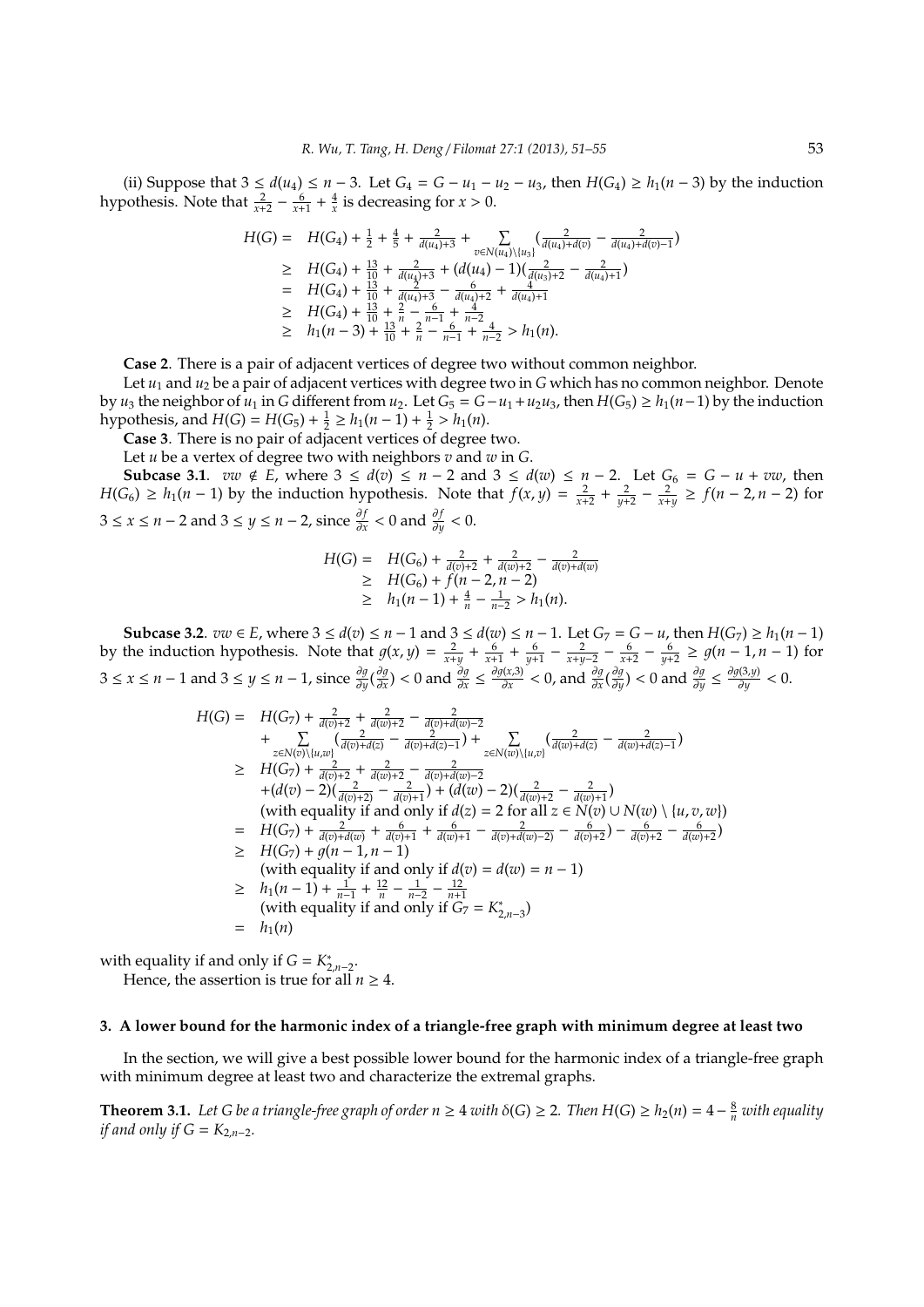**Proof.** It is easy to check that the assertion is true for  $n = 4$ . Suppose it holds for  $4 \leq k \leq n$ ; we next show that it also holds for *n*.

Let *G* be a graph with  $n > 4$  vertices. If  $\delta(G) \geq 3$ , then by Lemma 1, the deletion of an edge with maximal weight yields a graph *G* ′ of minimal degree at least two such that *H*(*G* ′ ) < *H*(*G*). So, we only need to prove the result is true for *G* with  $\delta(G) = 2$ .

**Case 1**. There exists a vertex *u* of degree two such that the neighbors of *u* have degree at least three.

Let *N*(*u*) = {*u*<sub>1</sub>, *u*<sub>2</sub>} and 3 ≤ *d*(*u*<sub>*i*</sub>) ≤ *n* − 2 for *i* = 1, 2, then  $\delta(G - u) \ge 2$  and  $G - u$  is triangle-free. *H*( $G - u$ ) ≥ *h*<sub>2</sub>( $n - 1$ ) by the induction hypothesis.

$$
H(G) = H(G - u) + \frac{2}{d(u_1) + 2} + \frac{2}{d(u_2) + 2} + \sum_{v \in N(u_1) \setminus \{u\}} (\frac{2}{d(u_1) + d(v)} - \frac{2}{d(u_1) + d(v) - 1})
$$
  
+ 
$$
\sum_{v \in N(u_2) \setminus \{u\}} (\frac{2}{d(u_2) + d(v)} - \frac{2}{d(u_2) + d(v) - 1})
$$
  

$$
\geq H(G - u) + \frac{2}{d(u_1) + 2} + \frac{2}{d(u_2) + 2} + (d(u_1) - 1)(\frac{2}{d(u_1) + 2} - \frac{2}{d(u_1) + 1})
$$
  
+ 
$$
(d(u_2) - 1)(\frac{2}{d(u_2) + 2} - \frac{2}{d(u_2) + 1})
$$
  
(with equality if and only if  $d(v) = 2$  for all  $v \in N(u_1) \cup N(u_2) \setminus \{u\})$   

$$
= H(G - u) + \frac{4}{d(u_1) + 1} - \frac{4}{d(u_1) + 2} + \frac{4}{d(u_2) + 1} - \frac{4}{d(u_2) + 2}
$$
  

$$
\geq H(G - u) + \frac{4}{n - 1} - \frac{4}{n} + \frac{4}{n - 1} - \frac{4}{n}
$$
  
(with equality if and only if  $d(u_1) = d(u_2) = n - 2)$   

$$
\geq h_2(n - 1) + \frac{8}{n - 1} - \frac{8}{n}
$$
 (with equality if and only if  $G - u = K_{2,n-3}$ )  

$$
= h_2(n)
$$

with equality if and only if  $G = K_{2,n-2}$ .

**Case 2**. Every vertex *u* of degree two has a neighbor of degree two in *G*.

Let  $N(u) = \{u_1, u_2\}$  and  $d(u_1) = 2$ ,  $d(u_2) \geq 2$ ;  $N(u_1) = \{u, v\}$ .

**Subcase 2.1**.  $v$  is not a neighbor of  $u_2$ .

Let *G*<sub>1</sub> = *G* − *u* + *u*<sub>1</sub>*u*<sub>2</sub>, then  $\delta$ (*G*<sub>1</sub>) ≥ 2 and *G*<sub>1</sub> is triangle-free. *H*(*G*<sub>1</sub>) ≥ *h*<sub>2</sub>(*n* − 1) by the induction hypothesis.

$$
H(G) = H(G_1) + \frac{1}{2} \ge h_2(n-1) + \frac{1}{2} > h_2(n).
$$

**Subcase 2.2**.  $v$  is also a neighbor of  $u_2$ .

(I) If  $d(v) = d(u_2) = 2$ , let  $G_2 = G - u - v - u_1 - u_2$ , then  $\delta(G_2) \ge 2$  and  $G_2$  is triangle-free, implying  $n \ge 8$ .  $H(G_2) \geq h_2(n-4)$  by the induction hypothesis.

$$
H(G) = H(G_2) + 2 \ge h_2(n-4) + 2 > h_2(n).
$$

(II) If none of *v*, *u*<sub>2</sub> has degree two, then  $3 ≤ d(v) ≤ n-3$  and  $3 ≤ d(u_2) ≤ n-3$  since *G* is triangle-free. Let *G*<sub>3</sub> = *G* − *u* − *u*<sub>1</sub>, then  $\delta$ (*G*<sub>3</sub>) ≥ 2 and *G*<sub>3</sub> is triangle-free, implying *n* ≥ 6. *H*(*G*<sub>3</sub>) ≥ *h*<sub>2</sub>(*n* − 2) by the induction hypothesis.

Note that  $t(x, y) = \frac{2}{x+y} - \frac{2}{x+y-2} + \frac{6}{x+1} + \frac{6}{y+1} - \frac{6}{x+2} - \frac{6}{y+2} \ge t(n-3, n-3)$  for  $3 \le x \le n-3$  and  $3 \le y \le n-3$ , since  $\frac{\partial}{\partial y}(\frac{\partial t}{\partial x}) = \frac{4}{(x+y)^3} - \frac{4}{(x+y-2)^3} < 0$  and  $\frac{\partial t}{\partial x} \le \frac{\partial t(x,3)}{\partial x}$  $\frac{f(x,3)}{\partial x} = -\frac{2(2x^3+21x^2+60x+49)}{(x+1)^2(x+2)^2(x+3)^2}$  $\frac{((2x^3+21x^2+60x+49)}{(x+1)^2(x+2)^2(x+3)^2}$  < 0, and  $\frac{\partial t}{\partial y}$  < 0, similarly.

$$
H(G) = H(G_3) + \frac{1}{2} + \frac{2}{d(v)+2} + \frac{2}{d(u)+2} + \frac{2}{d(v)+d(u)} - \frac{2}{d(v)+d(u)-2} + \sum_{w \in N(v)\setminus\{u_1, u_2\}} (\frac{2}{d(w)+d(v)} - \frac{2}{d(w)+d(v)-1}) + \sum_{w \in N(u_2)\setminus\{u, v\}} (\frac{2}{d(u_2)+d(w)} - \frac{2}{d(u_2)+d(w)-1}) \geq H(G_3) + \frac{1}{2} + \frac{2}{d(v)+2} + \frac{2}{d(u)+2} + \frac{2}{d(v)+d(u)} - \frac{2}{d(v)+d(u)-2} + (d(v) - 2)(\frac{2}{d(v)+2} - \frac{2}{d(v)+1}) + (d(u_2) - 2)(\frac{2}{d(u)+2} - \frac{2}{d(u)+1}) = H(G_3) + \frac{1}{2} + t(d(v), d(u_2)) \geq H(G_3) + \frac{1}{2} + t(n-3, n-3) \geq h_2(n-2) + \frac{1}{2} + t(n-3, n-3) > h_2(n).
$$